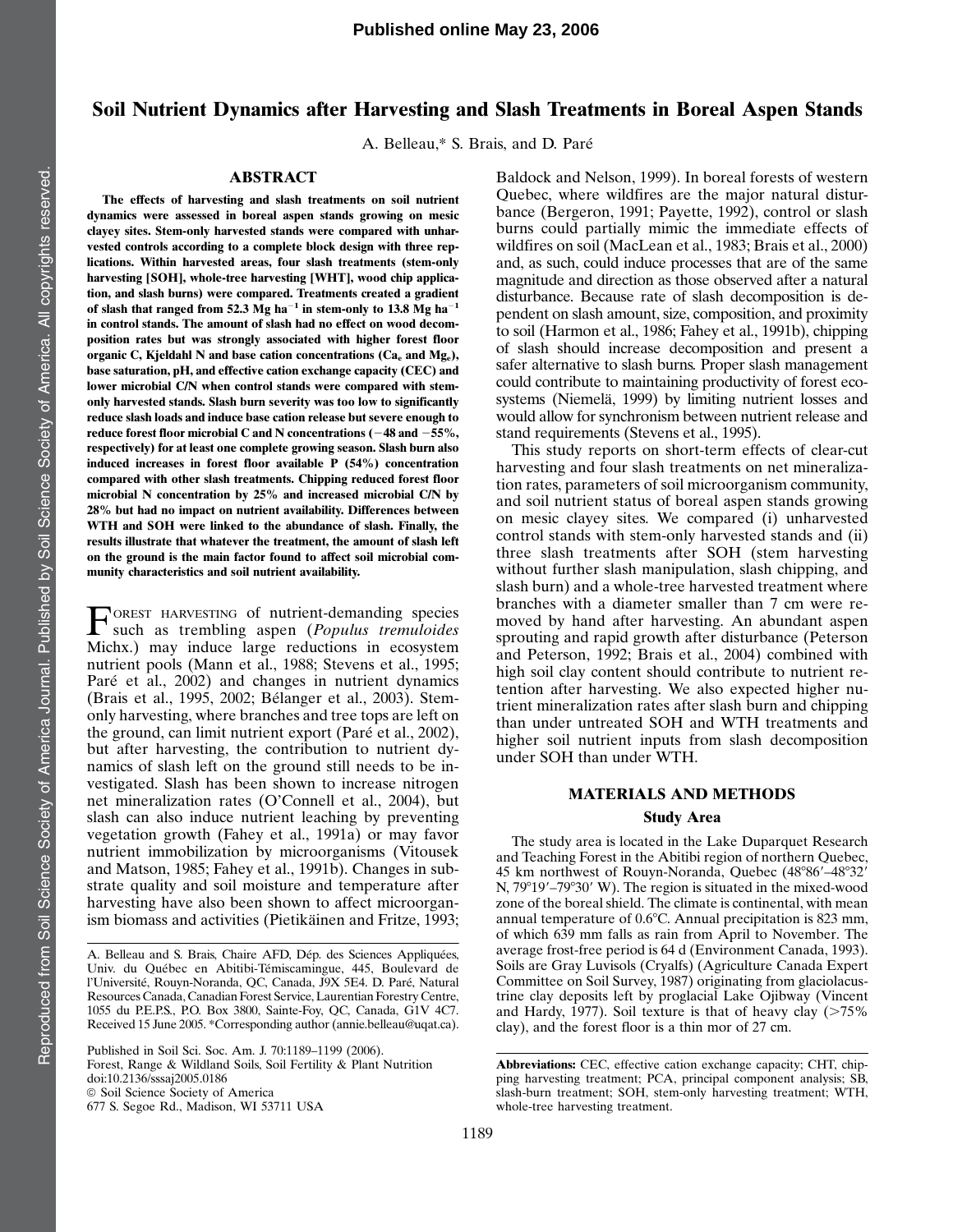# Experimental Design and Treatments

The study was conducted in aspen stands of fire origin dating from 1923 (Dansereau and Bergeron, 1993) and located on fresh clayey upland sites. Aspen represented 93% of stand basal area (see Brais et al. [2004] for a complete description of harvested stands). In the winter of 1998–1999, two levels of forest harvesting (no-harvest and SOH) were applied according to a complete-block design with three replications of each treatment (Fig. 1). Control stands and stem harvesting experimental plots were 1 and 2.5 ha, respectively (Fig. 1). In the spring of 1999, nine additional  $50 \times 50$  m plots were located within stem-only harvested plots for slash treatments according to a complete–block, randomized design with three replications.

The slash treatments consisted of (i) SOH treatment with no additional slash manipulation, (ii) a WTH treatment where all debris between 3 and 7 cm in diameter was removed, (iii) a chipping harvesting treatment (CHT) where all debris between 3 and 7 cm in diameter was removed, and (iv) a slash-burn treatment (SB). The slash burn was conducted over the  $50 \times 80$  m plots at the end of August 1999 by Quebec's Société de protection des forêts contre le feu. At the time of burning, air temperature was 26°C, relative air moisture was  $37-42\%$ , wind speed was 9–10 km h<sup>-1</sup>, and forest floor moisture content (w/w) varied between 166 and 220%. According to the Canadian forest fire weather index system, the fine fuel moisture code was 89, and the buildup index was 24. The rate of spread was  $0.5 \text{ m m}^{-1}$ , and flame length was between 0.5 and 0.7 m. Similar conditions were observed for the three burns.

Control (unharvested)

# Field Methods

Five permanent circular ( $r = 11.28$  m) sampling plots were located in all experimental units. Most nondestructive sampling (soil temperature and moisture, decomposition bags, and mineralization rates) was conducted within each permanent plot of each experimental unit. Destructive sampling (soil and vegetation biomass) was conducted close to but outside of each of the five permanent sampling plots. Slash inventory was conducted over the whole experimental unit.

Slash volume and mass (load) was estimated by the triangular-transect method (McRae et al., 1979) in 1999 after harvesting and slash treatments. One 30-m side triangle was sampled in each experimental plot. Along each transect, the frequency of wood pieces was recorded by species, diameter class  $(0-0.49, 0.5-0.99, 1-2.99, 3-4.99, 5-6.99, >7$  cm) and five decomposition classes (Daniels et al., 1997). Samples of slash were brought back to the laboratory for estimates of density for each combination of species/decomposition and diameter class. In SB treatment, sampling for slash or fuel load (McRae et al., 1979) was performed before and after fire and along two triangles (30-m sides). Total slash loads are the summation of all slash included in decomposition classes 1 to 3 and summed up over all species.

## Soil Moisture and Temperature

Soil was sampled for moisture content once every 2 wk from the end of May to the end of September. Bulk samples were taken from the forest floor and the 0- to 10-cm mineral soil. Soil temperatures were measured at the same time and for



Fig. 1. Experimental design.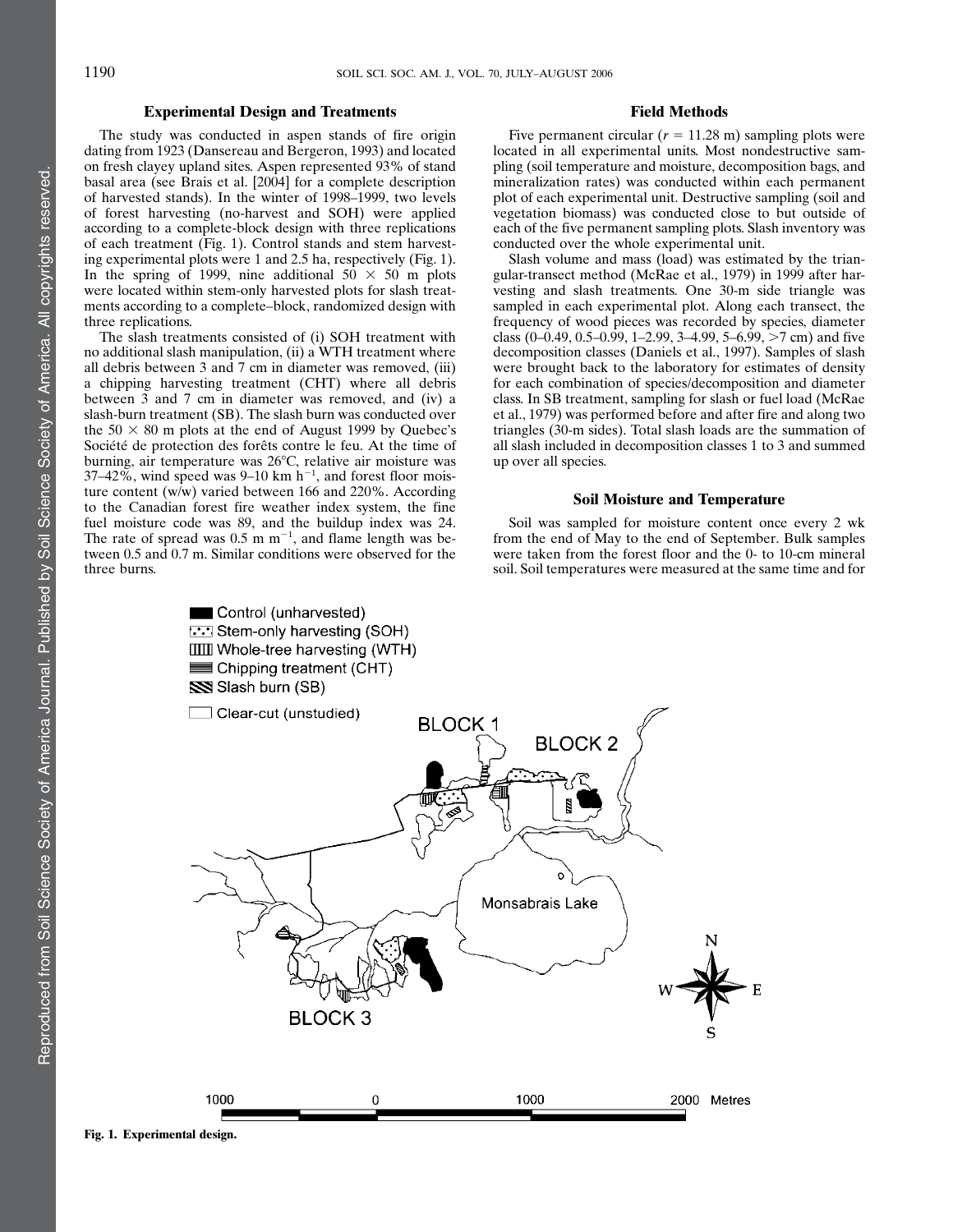To estimate wood decomposition rates, five litter bags containing aspen wood blocks of 10 by 5 by 4 cm, and, in the chipping treatment only, five litter bags containing chips from the chipping treatment were set on the ground (Trofymow, 1998) in the summer of 1999 in each of the permanent sampling plots. A bag of each litter type was collected 1 yr later in each sampling plot for a total of five in each experimental unit. To estimate loss of organic matter from slash, wood blocks and chip dry weight losses were applied to slash and chip loads.

## Understorey Vegetation Biomass Increment

Annual increment of understorey vegetation biomass (above ground) was estimated from two  $0.5 \text{--} \text{m}^2$  quadrats located outside each sampling plot (10 per experimental unit). All vegetation within each quadrat was clipped at the base and grouped into the following categories: herbaceous plants, shrub annual growth (stem and branch yearly increments and leaves), and aspen annual growth (stem and branch yearly increments and leaves from aspen suckers  $\leq 2$  m tall). Different quadrats were sampled every year. Each category was weighed in the field, and a sample was kept for oven-dry weight conversion.

#### Soil Nutrient Concentration and Content

In the fall of 1999 and 2000 and close to each sampling plot, two forest floor samples were collected using a 25 by 25 cm template for ash-free dry weight estimation of forest floor and nutrient concentration. The forest floor samples did not include slashes or wood chips associated with slash treatments. In the chipping treatment, wood chips were collected in the same micro-quadrat and weighed separately from the rest of the forest floor. Three bulk soil samples were taken from the 0- to 10-cm mineral soil and pooled, leading to one sample per plot for mineral soil nutrient concentrations. Two undisturbed soil cores were taken from the 0- to 10-cm mineral soil for bulk density estimates.

#### Net Nitrogen Mineralization Rates and Microbial Parameters

Nitrogen mineralization rates were estimated by the closed top cores in situ incubation technique (Raison et al., 1987). Two cores were positioned in pairs in each sampling plot. Soils were incubated from mid-July to late October in 1999 (15 wk), from late October 1999 to late May 2000 (32 wk), and from late May 2000 to late October 2000 (23 wk). ABS cores, 30 cm long and 4.5 cm in diameter, were driven through the forest floor to a depth of 10 cm in the mineral soil. Tubes were covered with plastic to prevent rain from entering. At the beginning of each incubation period, forest floor and 0- to 10-cm mineral samples were collected beside each pair of cores for determination of initial  $NO<sub>3</sub><sup>-</sup>$  and  $NH<sub>4</sub><sup>+</sup>$  concentrations and, in the fall, for additional laboratory measurements of soil microbial biomass and respiration. At the end of each period, the soil was removed from the core and forest floor material was separated from mineral soil. Samples from core pairs were pooled in the field.

#### Laboratory Analysis

Forest floor samples were ground (1.7 mm), and mineral soil samples were sieved (2 mm). Samples were analyzed for

Kjeldahl N, including  $NO<sub>2</sub><sup>-</sup>$  and  $NO<sub>3</sub><sup>-</sup>$  (Bremner and Mulvaney, 1982) and for exchangeable cations  $(Ca_e, Mg_e, K_e, Na_e)$ (inductively coupled plasma atomic emission) (PerkinElmer Plasma 40) and acidity (titration; Metler DL-40) after extraction with  $NH_4Cl-BaCl_2$  (Amacher et al., 1990). Effective cation exchange capacity was estimated by summing base cations and exchangeable acidity. This method allows determination of CEC at field pH and was found preferable for use on acid forest soils (Pritchett and Fisher, 1987). Extractable phosphorus BRAY II  $(P_{ext})$  was estimated using a spectrophotometer (McKeague, 1976). Soil pH was determined in 0.01 M  $CaCl<sub>2</sub>$  (Hendershot et al., 1993). Organic matter (organic C =  $0.58 \times OM$ ) of forest floor samples was determined by loss of ignition and organic carbon of ground mineral samples ( $250 \mu m$ ) by wet oxidation (Yeomans and Bremner, 1988). Forest floor samples were wet-digested (Parkinson and Allen, 1975), and total phosphorus and cation concentrations  $(Ca_t,$  $Mg_t$ , and  $K_t$ ) were measured by inductively coupled plasma atomic emission. Samples from incubation cores were dried and extracted with 2M KCl. Mineral N concentrations in KCl extractions were determined using an autoanalyzer (Kalra and Maynard, 1991).

Microbial biomass was determined on fresh samples collected in the fall by the fumigation-extraction method (Voroney et al., 1993). Microbial C was determined on  $K_2SO_4$ extracts acidified to pH 2 with a Shimadzu carbon analyzer. Microbial N was determined according to Cabrera and Beare (1993). Correction factors were  $k_{EC} = 2.86$  (Sparling et al., 1990) and  $k_{EN} = 1.85$  (Brookes et al., 1985; Joergensen and Mueller, 1996).

Soil basal respiration was estimated in the laboratory on fresh samples. Ten grams of forest floor and 50 g of mineral soil were incubated in closed jars at  $21^{\circ}$ C for 24 h. Respiration was estimated from the amount of  $CO<sub>2</sub>$  absorbed in NaOH and determined by HCl titration (Skoog and West, 1965; Alef and Nannipieri, 1995). Jars containing NaOH but no soils were used as control.

Downed wood density was estimated from two sections from each of the 330 samples. The first section was weighed (fresh) and coated in hot paraffin before its volume was measured by water displacement. The second section was weighed (fresh) and oven dried for moisture content estimation. The density was estimated from the first section after its fresh weight was corrected for moisture content.

#### Statistical Analyses

Data analyses were done using GLM, MEANS and CORR, and PRINCOMP procedures of the SAS statistical package (SAS Institute Inc., 1988). Homogeneity of variance between treatments was tested using Bartlett's procedure (Steel and Torrie, 1980). Data that did not meet the requirements were log (Pext, mosses, herbaceous, and shrub stem biomass) or arc sinus (base saturation) transformed. In a parallel study, Brais et al. (2004) compared control and clear-cut stands with partially harvested stands. No direct comparison was made between control and clear-cut stands. To avoid duplication, only significant results of simple ANOVA between control and clear-cut stands are presented in the next section. To assess the effects of slash treatments, a second ANOVA was conducted according to a completely randomized design with four treatments and three replications per treatment. Orthogonal contrasts between treatments were used to compare slash treatments: (i) SB was compared with the three other treatments, and (ii) chipping treatment with WTH and SOH treatments and (iii) SOH and WTH were compared together. To summarize relationships between changes induced by treatments and soil characteristics,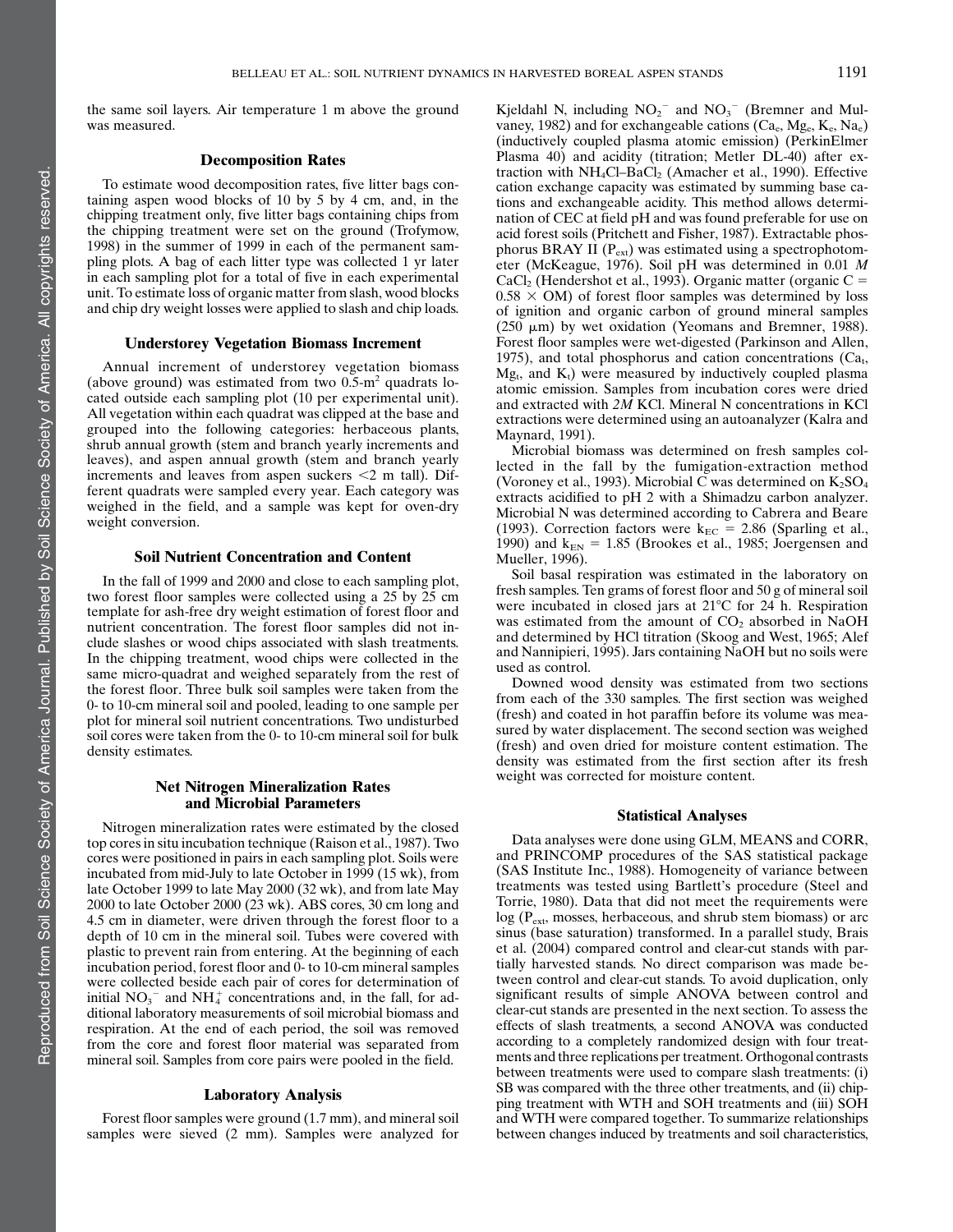a principal component analysis (PCA) was computed from the correlation matrix between forest floor chemical and microbial characteristics (dependent variables). Correlations between principal component scores and independent variables (slash loads and decomposition, understorey biomass, soil humidity, and temperature) were assessed.

#### RESULTS

As presented in Brais et al. (2004), the first growing season after harvesting (1999) was relatively hot and dry compared with the second one. In 1999, mean forest floor and mineral soil temperatures remained over  $10^{\circ}$ C from the end of May to September, and maximum soil temperatures were reached in June. In 2000, soil temperatures over  $10^{\circ}$ C were reached only in June for the forest floor and in July for the mineral layer. Maximum temperatures, observed in July, were  $16.3$  and  $15^{\circ}$ C for the forest floor and mineral soil, respectively. Soil moisture was higher in 2000 than in 1999.

## Effects of Harvesting

In response to harvesting, we observed a significant increase ( $p = 0.04$ ) in annual above-ground understorey vegetation biomass increments, which were  $3210 \pm 294$ (mean  $\pm$  SE) and 2520  $\pm$  113 kg ha<sup>-1</sup> in harvested stands in 1999 and 2000, respectively, and 450 and 554 kg  $ha^{-1}$  in control stands for the same years. Harvesting increased slash loads. Mean slash dry weights immediately after harvesting were  $52.3 \pm 4.1$  and 13.8 Mg ha<sup>-1</sup> for stem-only harvest and uncut control stands, respectively ( $p = 0.05$ ). Wood block dry weight losses were 32% in harvested stands and 26% in control stands during the first growing season after harvesting. Applying wood block weight losses to initial slash loads led to estimated losses of slash dry matter of  $16.2 \pm 1.7$  and  $3.7 \text{ Mg}$  ha<sup>-1</sup> for stem-only harvested plots and control plots, respectively ( $p = 0.06$ ).

During the first year after harvesting, a decrease in forest floor  $C_{\text{mic}}/N_{\text{mic}}$  from 8.06  $\pm$  0.14 to 6.88 ( $p = 0.05$ ) was observed in harvested stands. Net in situ N immobilization was observed in the forest floor of both treatments during the first growing season (control stands =  $-7.7 \pm 30.1$ ; harvested stands =  $-74.0$  mg N  $kg^{-1}$  soil wk<sup>-1</sup>) and in the 0- to 10-cm mineral soil (average =  $-7.11 \pm 0.9$  mg N kg<sup>-1</sup> soil wk<sup>-1</sup>). Net immobilization was observed again during the winter season (results not shown) and in the forest floor during the second growing season with somewhat higher values in the harvest treatment (control stands  $= -27 \pm 0.3$ ; harvested stands  $= -7.2$  mg N kg<sup>-1</sup> soil wk<sup>-1</sup>). Low rates of net mineralization were measured in the 0- to 10-cm mineral soil. Little nitrification was observed in any of the treatments during the study period.

In the first year after harvesting, a small but significant decrease in  $K_T$  (from 1.21  $\pm$  0.01 to 1.11 g kg<sup>-1</sup>, p = 0.05) and a large increase in extractable P (from 60.5  $\pm$ 0.1 to 80.5 mg  $kg^{-1}$ ,  $p < 0.01$ ) were observed in harvested stands. During the second growing season, harvesting increased forest floor organic C, Kjeldahl N and

Table 1. Significant changes in forest floor nutrient characteristics 2 yr after stem-only harvesting of aspen stands on clayey soils.

|                                                                       | Control | <b>Clear-cut</b>    | SЕ    | $>$ F |
|-----------------------------------------------------------------------|---------|---------------------|-------|-------|
| Soil parameters                                                       |         | $\overline{X}(n=3)$ |       |       |
| Total nutrients                                                       |         |                     |       |       |
|                                                                       | 440.72  | 506.85              | 10.30 | 0.085 |
| $C_{org}$ , g kg <sup>-1</sup><br>N <sub>D</sub> , g kg <sup>-1</sup> | 14.71   | 17.39               | 0.35  | 0.062 |
| <b>Extractable nutrients</b>                                          |         |                     |       |       |
| $Ca_e$ , cmol(+) $kg^{-1}$                                            | 53.39   | 86.60               | 1.97  | 0.014 |
| Mg <sub>e</sub> , cmol(+) $kg^{-1}$                                   | 6.65    | 9.06                | 0.08  | 0.004 |
| <b>Acidity and related parameters</b>                                 |         |                     |       |       |
| рH                                                                    | 5.0     | 5.9                 | 0.07  | 0.020 |
| $CEC_e$ , cmol(+) kg <sup>-1</sup>                                    | 62.89   | 97.94               | 1.93  | 0.012 |
| SB, %                                                                 | 98.87   | 99.90               | 0.15  | 0.079 |

base cation concentrations ( $Ca<sub>e</sub>$  and  $Mg<sub>e</sub>$ ), base saturation, pH, and effective CEC (Table 1). Two years after harvesting, no significant changes in mineral soil characteristics were observed.

# Effects of Slash Treatments

Overall, burns affected 70% of SB area. Compared with pre-burn values, burns decreased forest floor dry weight (ash free) by  $6.74 \pm 1.24$  Mg ha<sup>-1</sup> ( $P > T = 0.161$ ) or 15% and fine debris (0–0.99 cm diameter) loads by 12% but had no effect on medium and coarse slash loads (Belleau, 2002). Overall, compared with pre-burn values, total slash loads were reduced by  $4$  Mg ha<sup> $-1$ </sup>. Nonetheless, slash burn had on average higher medium (3.0– 6.99 cm diameter) slash loads than the three other treatments (Table 2). Decreases in medium slash loads after chipping were compensated for by chips returned to the sites (Table 2). Total slash load after WTH was 34% lower than under SOH.

No significant differences in soil temperature and moisture content were observed among slash treatments, and no significant differences in decomposition rates (wood block dry weight losses) were observed the first

Table 2. Forest floor and fresh slash loads after slash treatments in harvested aspen stands. A priori comparisons by means of orthogonal contrasts  $(p > F)$ .

|                                                                       | Slash<br>burn‡      | <b>Chipping</b> | Stem-only<br>harvest | <b>Whole-tree</b><br>harvest | SЕ               |  |
|-----------------------------------------------------------------------|---------------------|-----------------|----------------------|------------------------------|------------------|--|
|                                                                       | $\overline{X}(n=3)$ |                 |                      |                              |                  |  |
| <b>Contrasts</b> §                                                    | A                   | b               | c                    | c                            |                  |  |
| Ash-free forest floor<br>dry weight, Mg ha <sup><math>-1</math></sup> | 37.7                | 62.0            | 46.4                 | 33.4                         | 5.5              |  |
| Slash loads by diameter class, Mg ha                                  |                     | -1              |                      |                              |                  |  |
| Fine $(0-2.99$ cm)                                                    | 15.8                | 12.5            | 18.9                 | 12.7                         | 1.3              |  |
| Medium (3.0–6.99 cm)                                                  | $14.2***$           | 5.8             | $11.1*$              | 2.9                          | 0.5              |  |
| Coarse $(>7$ cm)                                                      | 20.2                | 18.3            | 22.4                 | 15.8                         | 3.0              |  |
| Total slash load,<br>$Mg$ ha <sup>-1</sup>                            | 50.1                | 36.6            | $52.3+$              | 31.4                         | 3.5              |  |
| Chip load, Mg ha <sup><math>-1</math></sup>                           |                     | 8.9             |                      |                              |                  |  |
| Wood decomposition rates, % of dry weight                             |                     |                 |                      |                              |                  |  |
| <b>Blocks</b>                                                         | 33.8                | 31.5            | 31.2                 | 31.2                         | $1.2\phantom{0}$ |  |
| <b>Chips</b>                                                          |                     | 33.7            |                      |                              |                  |  |
| Slash dry weight loss,<br>Mg ha                                       | 16.9                | 14.7¶           | 16.2                 | 9.9                          | 1.3              |  |

\* Significant at the 0.05 probability level.

 $***$  Significant at the  $0.001$  probability level.

† Significant at the 0.1 probability level.

‡ Residue loads have been evaluated after burn.

§ See statistical analyses for description of orthogonal contrasts.

¶ Includes chip weight losses.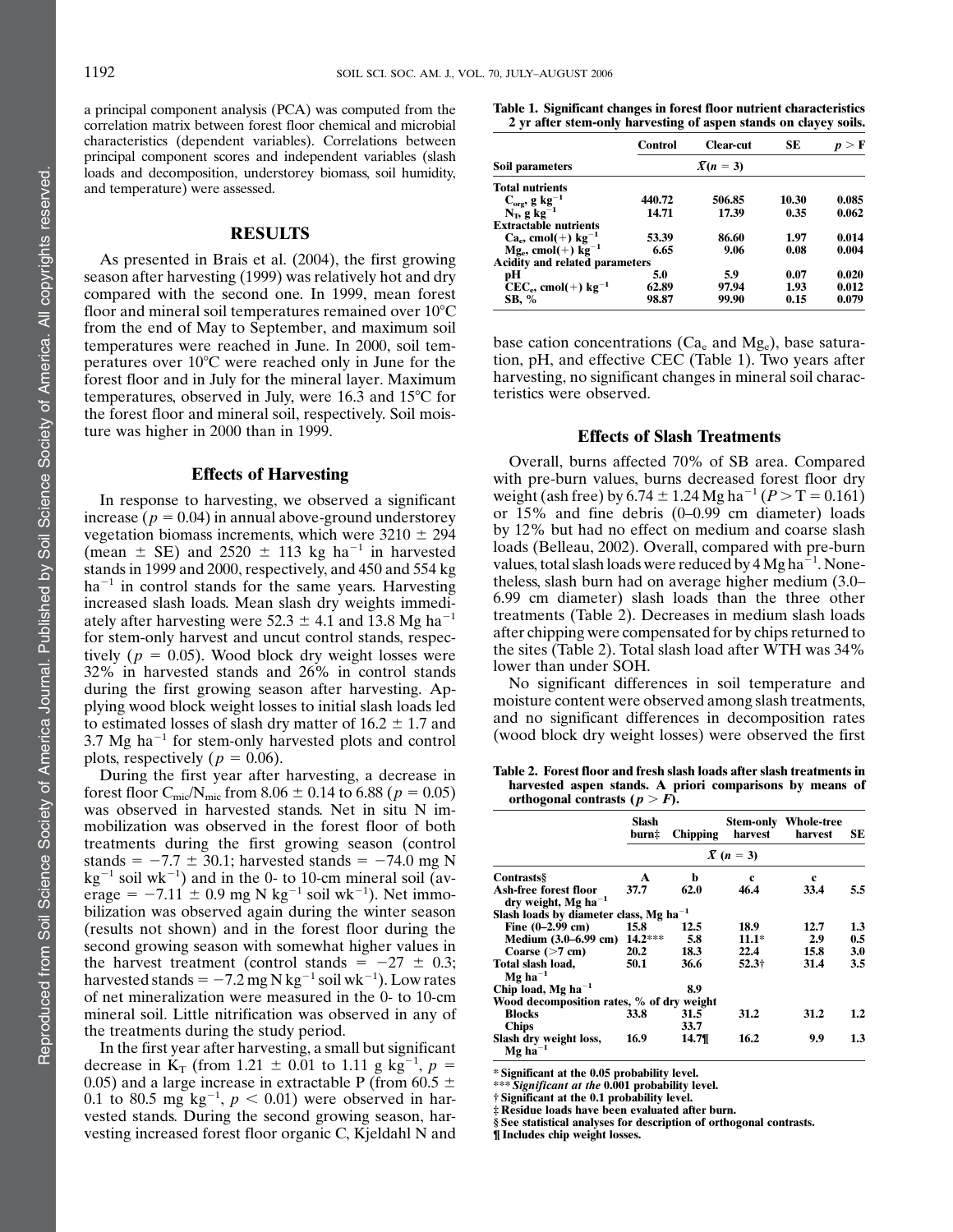year after implementation of the treatments (Table 2). No significant differences in slash dry weight losses were observed among any of the slash treatments.

In the second year after treatments, understorey vegetation biomass increment amounted to 3230, 2520, 2459, and 2425 kg ha<sup>-1</sup> under WTH, SOH, CHT, and SB, respectively. No significant differences between treatments were observed. Slash burn biomass increment was delayed in 2000, the first growing season after fire, with decreases of 73  $\pm$  86.4% (p = 0.07) and 92  $\pm$  0.25% (p < 0.01) respectively, in shrub and moss biomass relative to other treatments. However, herbaceous biomass was 30% higher in SB than in the other treatments.

Slash burn induced immediate and significant decreases in forest floor organic concentrations of  $C$  (-14%, Fig. 2) and microbial C and N  $(-48$  and  $-55\%$ , respectively) (Fig. 3) and in forest floor basal respiration  $(-37\%)$ , whereas the microbial biomass respiratory quotient increased by 20% (Fig. 3). Differences in microbial C and N concentrations and basal respiration between SB and other slash treatments remained significant throughout the next growing season, and SB also resulted in positive



Fig. 2. Slash treatment effects on forest floor characteristics. SB, slash burn; CHT, chipping; SE, population standard error; SOH, stem-only; WHT; whole-tree harvesting. Lines = orthogonal contrast between treatments. See Methods section for contrast descriptions. Contrast significance levels: \* $p = 0.1$ ; \*\* $p = 0.05$ ; \*\*\* $p = 0.001$  (n = 12).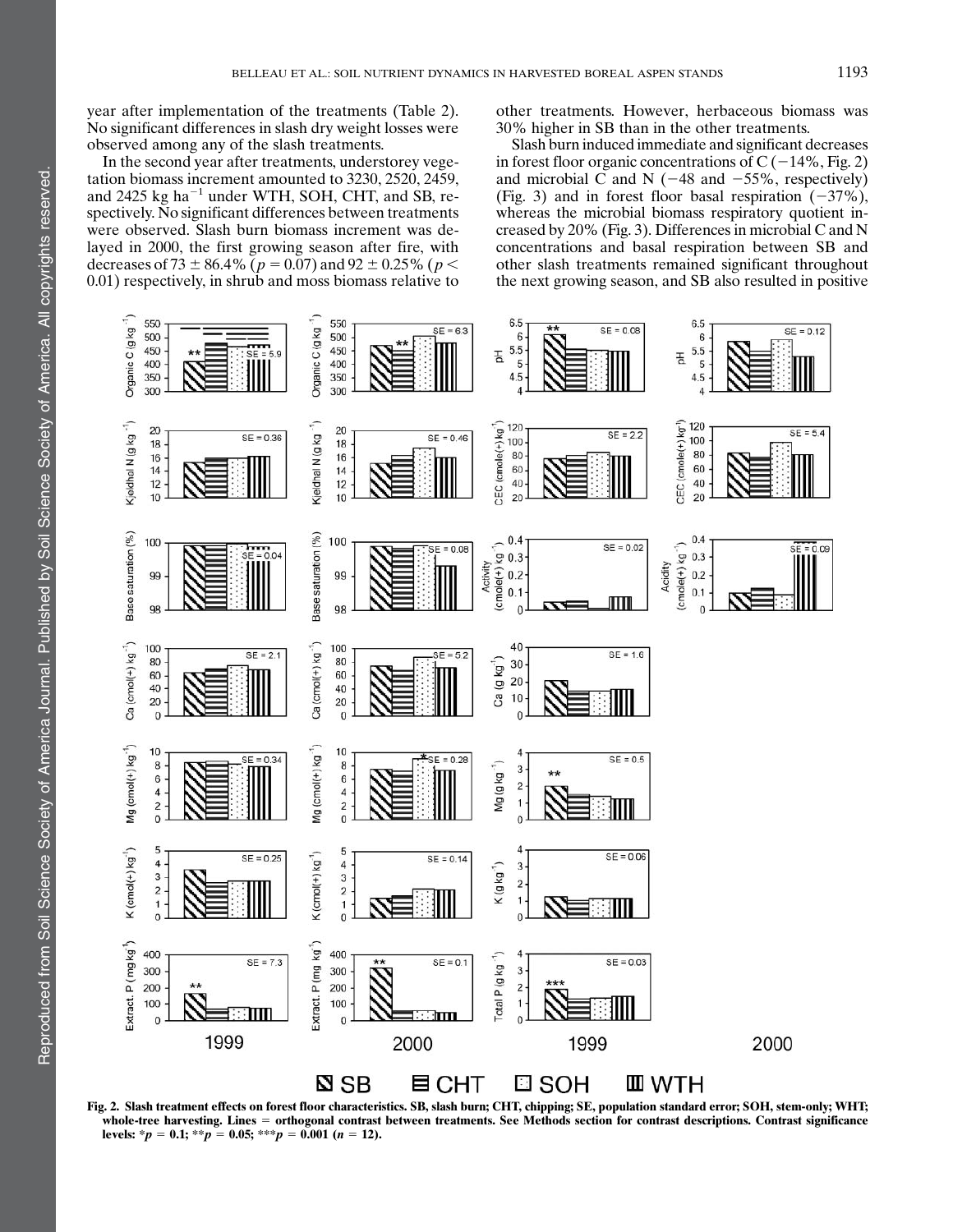

Fig. 3. Slash treatment effects on forest floor microbial community. SB, slash burn; SE, population standard error; CHT, chipping; SOH, stem-only; WHT, whole-tree harvesting. Lines = orthogonal contrast between treatments. See Methods section for contrast descriptions. Contrast significance levels: \* $p = 0.1$ ; \*\* $p = 0.05$ ; \*\*\*p = 0.001 (n = 12).

net N mineralization in the forest floor (Table 3). Immediately after SB, forest floor–extractable P, total P, and total Mg concentrations increased by 54, 27, and 40%, respectively, and forest floor pH increased by 0.6 units (Fig. 2). Extractable P forest floor concentrations remained higher throughout the year after burning. Slash burn had no significant effects on extractable base cation concentrations (Fig. 2).

Chipping induced temporary changes in forest floor microbial N and C/N ratio (Fig. 3). At the end of the first growing season, forest floor microbial N concentration was 25% lower and microbial C/N 28% higher than average values observed under SOH and WTH. A small decrease in organic C was also observed at the end of the second growing season (Fig. 2). Chipping had no effect on forest floor N net mineralization rates (Table 3) or on extractable base cation and P concentrations (Fig. 2).

Besides a slight but significant higher basal respiration rate under WTH, no differences in forest floor microbial community characteristics (Fig. 3) and nutrient concentrations (Fig. 2) were observed between SOH and WTH during the first growing season (Fig. 2). In the following year, forest floor microbial C/N increased while extractable base cation concentrations decreased under WTH,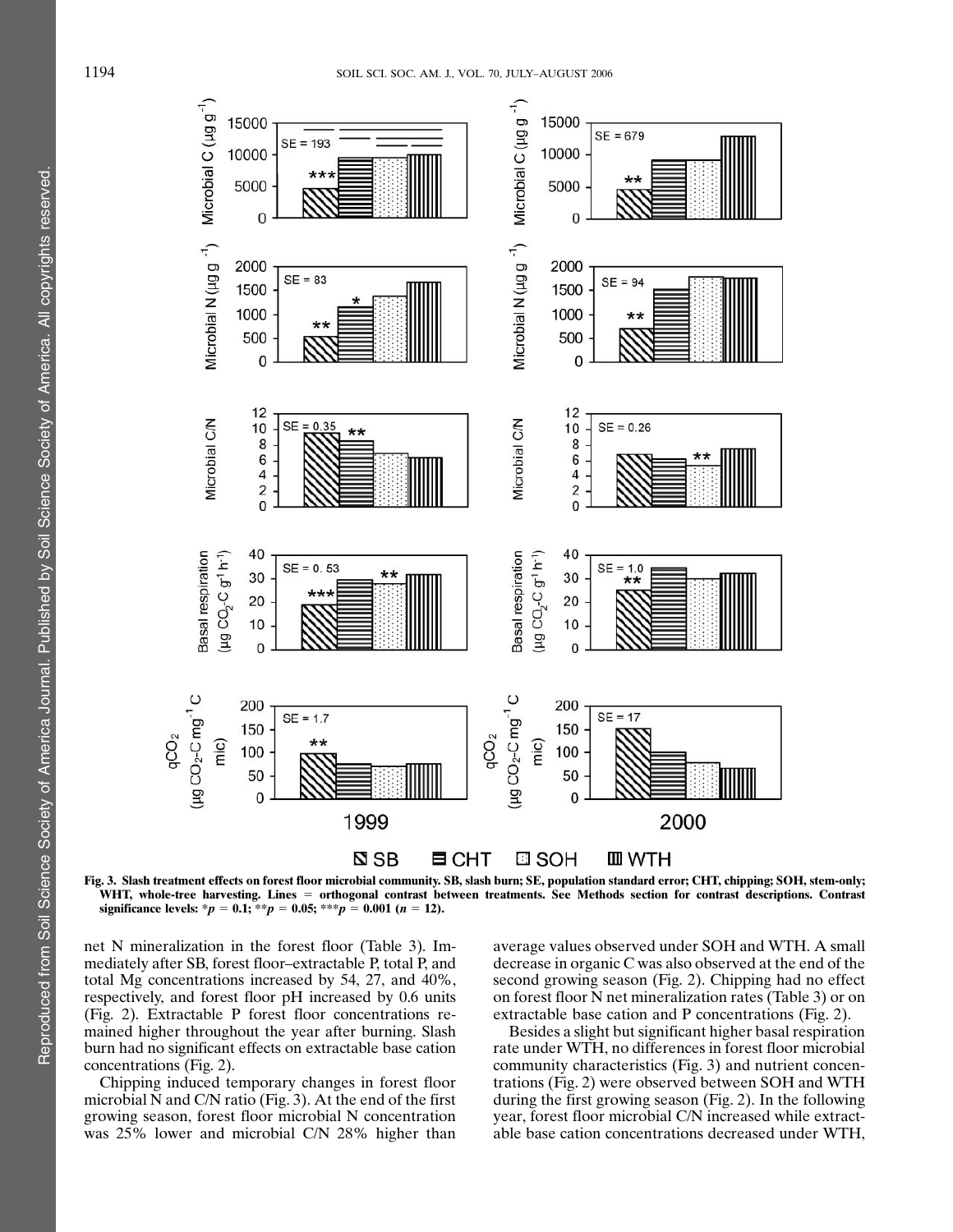Table 3. Slash treatment effects on in situ net N mineralization rates 1 and 2 yr after harvesting of aspen stands. A priori comparisons by means of orthogonal contrasts ( $p > F$ ).<sup>†</sup>

| ັ                       |                                                                                                  | o                | л.         |         |      |  |
|-------------------------|--------------------------------------------------------------------------------------------------|------------------|------------|---------|------|--|
|                         | <b>Net N</b> mineralization rates<br>[mg $N_{(NH4+NO3)}$ kg <sup>-1</sup> soil wk] <sup>-1</sup> |                  |            |         |      |  |
|                         | SВ                                                                                               | <b>CHT</b>       | <b>SOH</b> | WTH     | SЕ   |  |
|                         | $\overline{X}(n=3)$                                                                              |                  |            |         |      |  |
| <b>Forest floor</b>     |                                                                                                  |                  |            |         |      |  |
| <b>Contrasts</b>        | a                                                                                                | в                | c          | c       |      |  |
| Summer 1999             | n/a                                                                                              | $-1.5$           | $-74.0$    | $-1.8$  | 25.7 |  |
| <b>Winter 1999–2000</b> | 0.1                                                                                              | $1.2\phantom{0}$ | $-0.5$     | $-0.6$  | 0.4  |  |
| Summer 2000             | $0.7*$                                                                                           | $-5.8$           | $-7.2$     | $-6.6$  | 0.7  |  |
| Mineral soil (0–10 cm)  |                                                                                                  |                  |            |         |      |  |
| Summer 1999             | n/a                                                                                              | $-0.25$          | $-8.80$    | $-0.41$ | 1.75 |  |
| <b>Winter 1999–2000</b> | $-1.76$                                                                                          | $-1.61$          | $-1.10$    | $-1.68$ | 0.15 |  |
| Summer 2000             | $-0.13$                                                                                          | 0.03             | 0.03       | $-0.12$ | 0.08 |  |

\* Significant at the 0.05 probability level.

† CHT, chipping harvesting treatment; SB, slash-burn treatment; SE, standard error; SOH, stem-only harvesting treatment; WTH, whole-tree harvesting treatment.

although the reduction was only significant for exchangeable Mg (Fig. 2).

Slash treatments had little immediate effect on nutrient dynamics in the 0- to 10-cm mineral soil. Nonetheless, higher exchangeable acidity values were observed for both growing seasons ( $p = 0.06$ ;  $p = 0.02$ ) under WTH  $(1.65 \text{ and } 1.78 \text{ cmol} + \frac{1}{2} \text{ kg}^{-1}$  for 1999 and 2000) than under SOH (0.76 and 0.72 cmol[+] kg<sup>-1</sup> for 1999 and 2000).

# Overall Effects of Slash Treatments on Forest Floor Nutrient Status and Microbial Community

The first component of PCA (Component 1; Fig. 4 and Table 4) explained 32% of forest floor characteristic variance and was correlated to forest floor pH; effective



O Unharvested control ● SOH □ SB ▲ CHT ■ WTH

Fig. 4. Principal component analysis of forest floor properties after harvesting and four slash treatments. Gray ellipses show the influence zone of segregate treatment types. SB, slash burn; CHT, chipping; SOH, stem-only; WHT, whole-tree harvesting.

Table 4. Correlation between forest floor characteristics and principal components (see Fig. 4) derived from these characteristics and between principal components and independent variables.

|                                                    | <b>Component 1</b><br>$(32\% \text{ of }$<br>variance) |                                 | <b>Component 2</b><br>(29% of<br>variance) |         |  |
|----------------------------------------------------|--------------------------------------------------------|---------------------------------|--------------------------------------------|---------|--|
|                                                    |                                                        | r value p value r value p value |                                            |         |  |
| <b>Forest floor characteristics</b>                |                                                        |                                 |                                            |         |  |
| pН                                                 | 0.70                                                   | 0.004                           | 0.64                                       | 0.011   |  |
| <b>Effective CEC+</b>                              | 0.91                                                   | $<$ 0.001                       | 0.30                                       | 0.273   |  |
| <b>Organic C</b> concentration                     | 0.73                                                   | 0.002                           | $-0.03$                                    | 0.908   |  |
| <b>Kjeldahl N</b> concentration                    | 0.76                                                   | 0.001                           | $-0.31$                                    | 0.257   |  |
| <b>Exchangeable Ca concentration</b>               | 0.89                                                   | $<$ 0.001                       | 0.32                                       | 0.249   |  |
| <b>Exchangeable Mg concentration</b>               | 0.76                                                   | 0.001                           | 0.39                                       | 0.147   |  |
| <b>Exchangeable K concentration</b>                | 0.19                                                   | 0.497                           | $-0.55$                                    | 0.035   |  |
| <b>Microbial N concentration</b>                   | 0.44                                                   | 0.099                           | $-0.68$                                    | 0.005   |  |
| Microbial C concentration                          | 0.13                                                   | 0.638                           | $-0.83$                                    | $0.001$ |  |
| Microbial C/N                                      | $-0.33$                                                | 0.232                           | $-0.47$                                    | 0.078   |  |
| <b>Basal respiration</b>                           | 0.01                                                   | 0.978                           | $-0.28$                                    | 0.305   |  |
| Microbial respiratory coefficient                  | $-0.24$                                                | 0.383                           | 0.70                                       | 0.004   |  |
| <b>Extractable P concentration</b>                 | $-0.31$                                                | 0.258                           | 0.77                                       | $0.001$ |  |
| N net mineralization rate                          | $-0.47$                                                | 0.080                           | 0.55                                       | 0.032   |  |
| <b>Independent variables</b>                       |                                                        |                                 |                                            |         |  |
| Forest floor average temperature                   | 0.07                                                   | 0.811                           | $-0.02$                                    | 0.941   |  |
| Forest floor average moisture content              | 0.63                                                   | 0.012                           | $-0.07$                                    | 0.797   |  |
| Slash load                                         | 0.53                                                   | 0.040                           | 0.50                                       | 0.059   |  |
| <b>Decomposition rate</b>                          | 0.34                                                   | 0.210                           | 0.46                                       | 0.086   |  |
| <b>Slash weight losses</b>                         | 0.53                                                   | 0.042                           | 0.48                                       | 0.073   |  |
| <b>Understorey vegetation biomass</b><br>increment | 0.38                                                   | 0.161                           | 0.16                                       | 0.577   |  |

† CEC, cation exchange capacity.

CEC; and concentrations of organic C, Kjeldahl N, exchangeable Ca, and exchangeable Mg. The second component explained 29% of forest floor variance and was positively correlated to microbial respiratory coefficient, extractable P, net N mineralization rate, and pH and was negatively correlated to forest floor–exchangeable K, microbial N, and microbial C concentrations. Ordination of experimental units on the two first principal components (Fig. 4) showed a clear differentiation between control unharvested plots (negative values on Component 1, lower nutrient and C concentrations and pH) and stem-only harvested units (positive values on Component 1, higher nutrient concentrations and pH). Slash burn and chipping experimental plots were found at the center or to the left of Component 1. Component 2 differentiated between SB (low microbial N and C and high respiratory coefficient, high extractable P, net N mineralization) and all of the other treatments. The first component was correlated to slash loads, slash dry weight loss, and forest floor average water content. The second component was not correlated to any of the independent variables but was clearly linked to slash combustion. No significant correlations were found between soil temperature or biomass increment and any of the components.

# DISCUSSION

## Effects of Harvesting

Short-term changes in forest floor nutrient dynamics after harvesting can be attributed to a number of factors, including increases in decomposition and mineralization rates, decreases in plant and microbial uptake, or nutrient leaching from woody debris (Abbott and Crossley,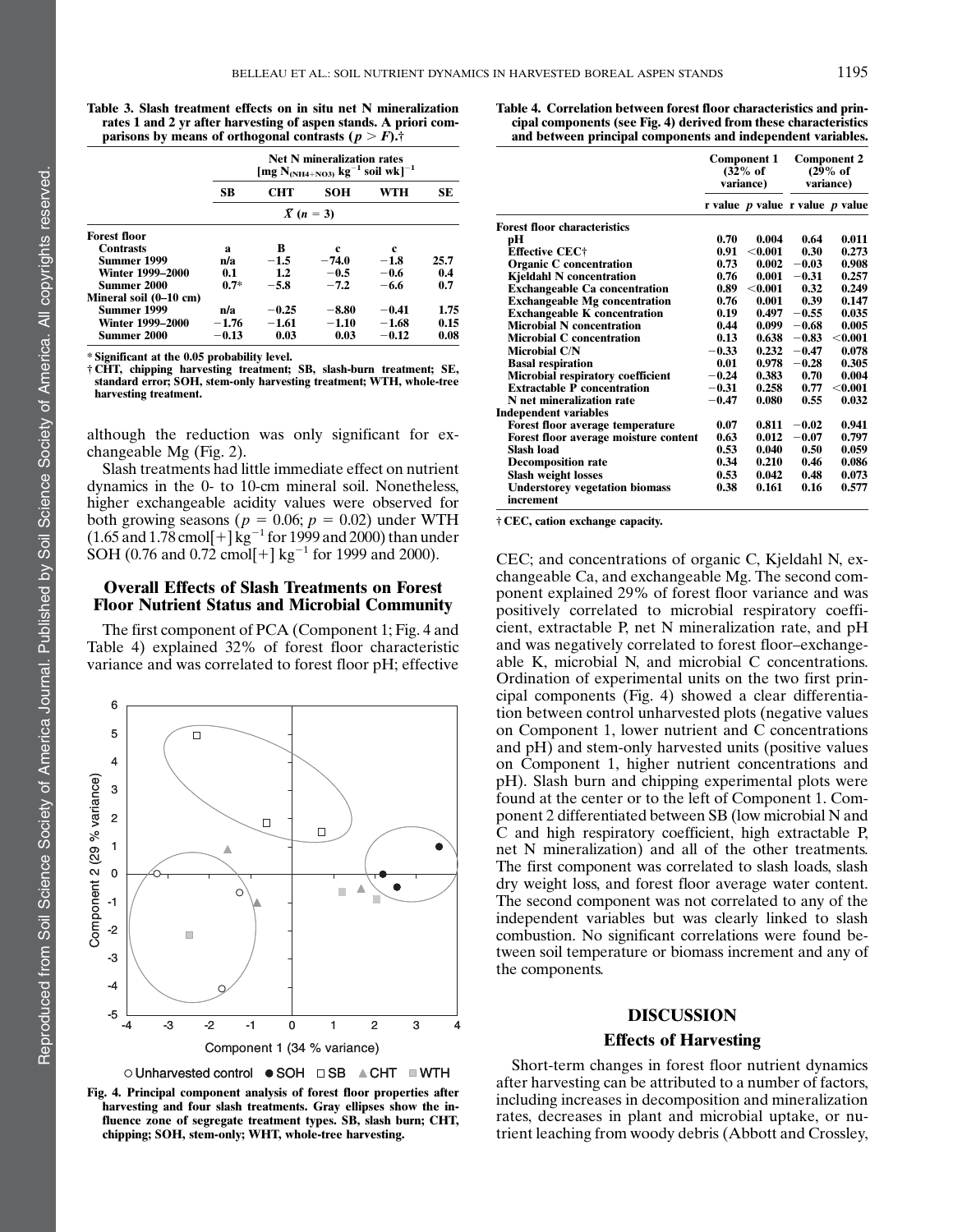1982; Burger and Pritchett, 1984; Keenan and Kimmins, 1993; Prescott, 1997). Despite increases in forest floor temperature and water content (Brais et al., 2004), decomposition rates were not affected by harvesting, and, contrary to what would be expected after disturbance (Mann et al., 1988), net N immobilization was observed in harvested stands. Net nitrogen immobilization was consistently higher after harvesting, although not significantly so. Nitrogen leaching from fresh logging slash and subsequent forest floor immobilization could have induced the observed increase in forest floor total organic (Kjeldahl) N. The latter process is plausible because aspen branches release N during the first years of decomposition (Miller, 1983). Such increases have also been reported by Adams and Boyle (1982), Hornbeck and Kropelin (1982), Silkworth and Grigal (1982), and Titus et al. (1997). Leaching of water-soluble organic C from fresh slash, an easily accessible source of energy for soil microorganisms (Huang and Schoenau, 1996), coupled with a reduction in tree root exudation (Bååth, 1980) and root capacity to support ectomycorrhizae (Harvey et al., 1980) and changes in forest floor acidity, could have induced the observed changes in the microbial C/N ratio. The decrease in microbial C/N ratio that we observed after harvesting is believed to reflect a change toward a community where the ratio of bacteria to fungi is higher (Marumoto et al., 1982). Hassett and Zak (2005) observed similar changes in community structure 8 yr after harvesting of aspen stands in Michigan. Changes in community structure did not affect the community's ability to function because no changes in basal respiration or respiratory coefficient were observed after harvesting.

Increases in forest floor Mg and Ca concentrations observed after harvesting were also linked to the amount of slash left on the ground (Fig. 4). No mechanism can be provided for the short-term increase in extractable phosphorus. Higher forest floor effective CEC and understorey vegetation biomass increment after harvesting contributed to nutrient immobilization, and, with the absence of forest floor disturbance, may account for the lack of changes in mineral soil properties. On the other hand, slash decomposition in harvested stands is of short duration, whereas a continuous input of organic matter from coarse woody debris is expected to take place in unharvested stands. Long-term reductions in soil C and N content were observed after harvesting of stands of similar composition growing on fine-textured soils in western Canada (Pennock and van Kessel, 1997).

## Slash Treatment Effects

Slash burn severity was low, and burns did not significantly reduce the amount of slash when compared with amounts left by other slash treatments. Nonetheless, combustion induced changes in soil microbial community as shown by the distinct position of slash burns on the second PCA axis. Forest floor microbial biomass was reduced by combustion and presented a higher respiratory coefficient. Similar decreases in microbial

biomass after burning have been reported for boreal forests (Pietikäinen and Fritze, 1993). Short-term changes in the forest floor microbial community resulted in a reduced net N immobilization rate after fire, although no significant differences have been observed between slash burns and other slash treatments in forest floor Kjeldahl N concentrations. Increases in Ca and Mg availability were observed when forest floor pre-burn values were compared with post-burn values (Belleau, 2002), but post-burn values were within the range of those observed under other slash treatments. Sudden increases in phosphorus after fire have been reported by Romanya` et al. (1994), Cade-Menun et al. (2000), Giardina and Rhoades (2001), and Simard et al. (2001). High P concentrations after fire may be linked to high concentrations of P in fine ashes that are rapidly returned to the soil surface (Carter and Foster, 2004). Response of herbaceous species after fire, notably pyrophilous Geranium bicknellii (Britton), was swift, as indicated by the high herbaceous biomasses observed in slash burns. Higher P availability and reduced microbial competition for N may have contributed to herbaceous vegetation response.

The effects of slash chipping or of residual understorey vegetation on soil have been studied by Brais et al. (1996), Corns and Maynard (1998), Scherer et al. (2000), and Zabowski et al. (2000). Differences in techniques and amount of chips spread on the ground make comparisons difficult. In this study, slash fragmentation did not result in increased decomposition rates and nutrient release. However, a higher  $C_{\text{mic}}/N_{\text{mic}}$  ratio under the chipping treatment than under WHO and SOH suggested changes in soil microbial community composition shifting toward a higher proportion of fungi. Fungi colonizing chip surfaces could have acted as a sink for soluble organic C (Harmon et al., 1986), explaining the lower forest floor C concentration observed under this treatment. Chip C and N concentrations were not measured in this study, but Corns and Maynard (1998) have observed N immobilization within aspen chips in a similar study.

Slash loads under WTH were intermediary between that of SOH and control stands, and differences between WTH and SOH in forest floor microbial community structure and basic cation concentrations were linked to the abundance of slash loads and forest floor water content (Fig. 4), with higher forest floor concentrations under higher loads. Higher forest floor organic C and base cation concentrations are often reported for SOH when compared with WTH (Bélanger et al., 2003), whereas WTH harvesting may show little difference in nutrient dynamics when compared with unharvested stands (Hendrickson et al., 1989). Results from Bélanger et al. (2003) were obtained in black spruce stands, indicating that rapid nutrient leaching from slash is not limited to faster decomposing species. Increases in vegetation biomass and plant nutrient uptake under WTH could account for differences in nutrient availability between WTH and SOH (Stevens et al., 1995; Titus et al., 1997), but this was not the case here.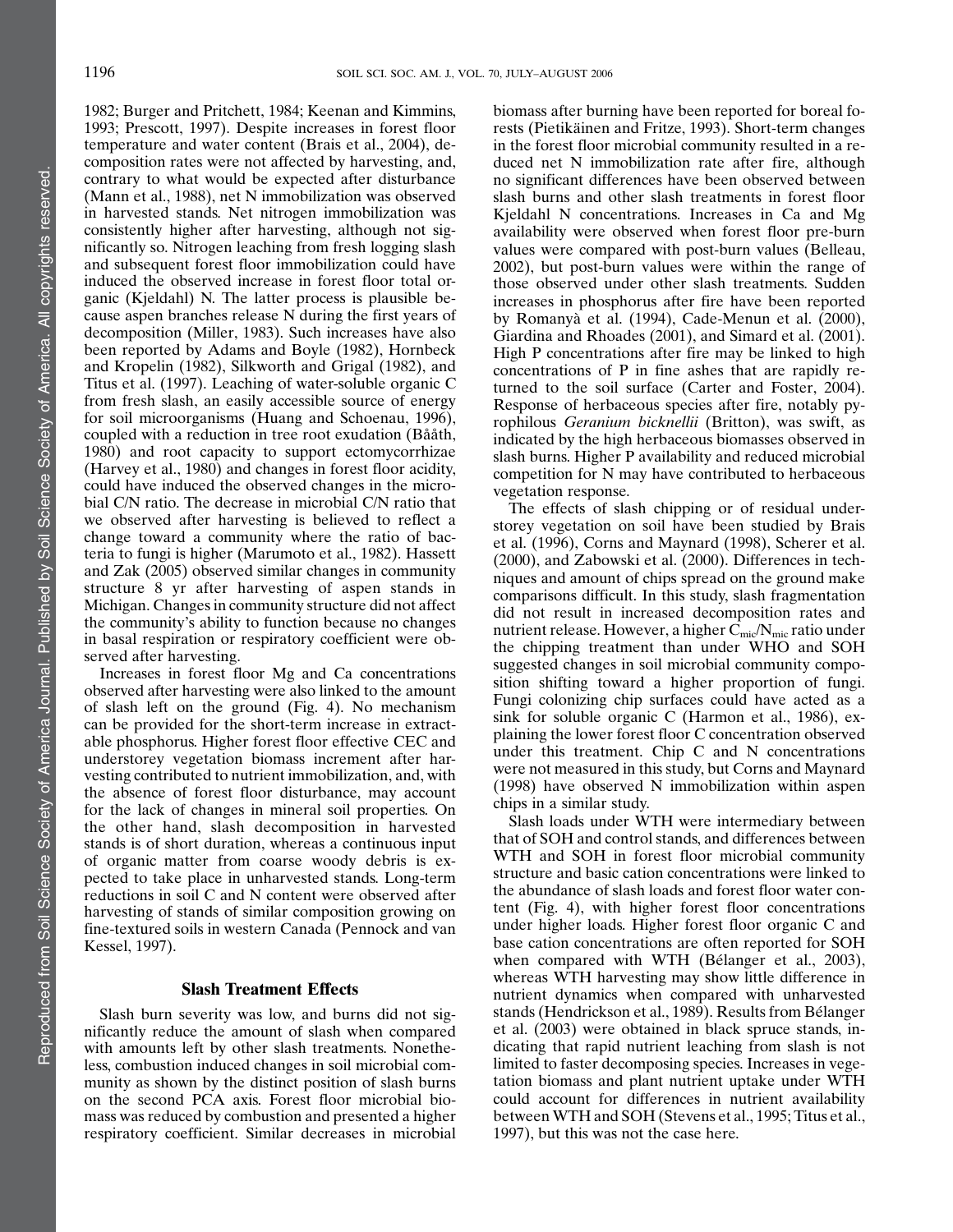The rapid increase in mineral soil exchangeable acidity under WTH could not be linked solely to slash decomposition dynamics or nutrient uptake. Mineral soil changes in acidity after WTH may reflect complex interactions between slash loads and decomposition, vegetation uptake, and disruption of root networks induced by harvesting.

In our experimental design, the level of replication was low, which is inherent to large experimental designs that are made to study the effect of forest practices on ecosystem processes (e.g., Emend: Volney et al., 1999; North American Long-Term Soil Productivity: Powers, 1999; Hubbard Brook Experimental Forest: Likens and Bormann, 1995). The low level of replication generated a low power and a high probability for type II error. Therefore, the effects that were significant in the present study were strong, and we could have missed some moderate effects of treatment. On the other hand, because the study was conducted immediately after treatment, it is likely that weaker effects vanished with increasing time since disturbance. A longer-term followup is required to determine the effects that are persistent throughout a forest rotation cycle.

#### **CONCLUSIONS**

Slash burns had distinct effects on nutrient dynamics that none of the other treatments could mimic. We do not know if these effects are critical for long-term soil fertility. Slash burn application in aspen stands on rich sites may be limited by slash humidity immediately after harvesting and vegetation growth early in the growing season. Burning also killed most aspen suckers, and its applicability to naturally regenerating aspen stands is limited. Independently from combustion, the amount of slash left on the ground was the main factor driving forest floor base nutrient dynamics in the years immediately after harvesting. Slash reduced forest floor acidity and increased basic cation availability. Although SOH may leave large amounts of slash on these upland mesic sites, slash did not reduce soil temperature and limit aspen growth. Rapid understorey biomass response and effective CEC limited nutrient leaching after SOH. Although it is not clear if base cation availability is a limiting factor in the early phase of aspen stand establishment, in the longer term, SOH could alleviate nutrient losses induced by harvesting (Paré et al., 2002). Chipping did not improve nutrient availability or reduce vegetation competition, and its application did not result in any tangible immediate advantage. On the other hand, with SOH, slash is often piled in skidding trails, and chipping might improve its distribution in cutovers.

# ACKNOWLEDGMENTS

This work was supported by the Division de la recherche forestière of the ministère des Ressources naturelles et de la Faune du Québec (Project No. 0905-4510), by the CFI (Project No. 1818), by the NSERC Partnership program with the CFS (Project No. CFS 215528-98), by the Sustainable Forest Management Network and by the NSERC-UQAT-UQAM Industrial Chair in Sustainable Forest Management. We are grateful to our technical staff and to NEXFOR and Tembec for their support and to Thuy Nguyen, Marie-Hélène Longpré, and Sonia Légaré for discussions and statistical and technical advice.

## **REFERENCES**

- Abbott, D.T., and D.A. Crossley, Jr. 1982. Woody litter decomposition following clear-cutting. Ecology 63:35–42.
- Adams, P.W., and J.R. Boyle. 1982. Soil fertility changes following clearcut and whole-tree harvesting and burning in central Michigan. Soil Sci. Soc. Am. J. 46:638–640.
- Agriculture Canada Expert Committee on Soil Survey. 1987. The Canadian system of soil classification. 2nd ed. Agriculture Canada, Publ. No. 1646.
- Alef, K., and P. Nannipieri. 1995. Methods in applied soil microbiology and biochemistry. Academic Press Limited, London.
- Amacher, M.C., R.E. Henderson, M.D. Breithaupt, C.L. Seale, and J.M. LaBauve. 1990. Unbuffered and buffered salt methods of exchangeable cations and effective cation-exchange capacity. Soil Sci. Soc. Am. J. 54:1036–1042.
- Baldock, J.A., and P.N. Nelson. 1999. Soil organic matter. p. B-25–B-84. In M.E. Sumner (ed.) Handbook of soil science. CRC Press, Boca Raton, Florida.
- Bååth, E. 1980. Soil fungal biomass after clear-cutting of a pine forest in central Sweden. Soil Biol. Biochem. 12:495–500.
- Bélanger, N., D. Paré, and S.H. Yamasaki. 2003. The soil acid-base status of boreal black spruce stands after whole-tree and stem-only harvesting. Can. J. For. Res. 33:1874–1879.
- Belleau, A. 2002. Impacts de divers traitements de résidus ligneux sur les sols de peuplements de peuplier faux-tremble. Mémoire présenté comme exigence partielle à M. Sc. Biologique, Université du Québec en Abitibi-Témiscamingue, Rouyn-Noranda, Québec.
- Bergeron, Y. 1991. The influence of island and mainland lakeshore landscapes on boreal forest fire regimes. Ecology 72:1980–1992.
- Brais, S., C. Camiré, and D. Paré. 1995. Impacts of whole-tree harvesting and winter windrowing on soil pH and base status of clayey sites of northwestern Quebec. Can. J. For. Res. 25:997–1007.
- Brais, S., B. Harvey, and F. Tremblay. 1996. Étude des relations entre l'intensité de la préparation de terrain et les impacts sur les sols, la végétation compétitive et la croissance des plants. Projet EETTF no. 4010, Service Canadien des Forêts, Ressources Naturelles Canada.
- Brais, S., D. Paré, and R. Ouimet. 2000. Impacts of wild fire severity and salvage harvesting on the nutrient balance of jack pine and black spruce boreal stands. For. Ecol. Manage. 137:231–243.
- Brais, S., D. Paré, C. Camiré, P. Rochon, and C. Vasseur. 2002. Nitrogen net mineralization and dynamics following whole-tree harvesting and winter windrowing on clayey sites of northwestern Quebec. For. Ecol. Manage. 157:119–130.
- Brais, S., B.D. Harvey, Y. Bergeron, C. Messier, D. Greene, A. Belleau, and D. Paré. 2004. Testing ecosystem management in boreal mixed woods of northwestern Quebec: Initial response of aspen stands to different levels of harvesting. Can. J. For. Res. 34:431–446.
- Bremner, J.M., and C.S. Mulvaney. 1982. Nitrogen-total p. 505–624. In A.L. Page et al. (ed.) Methods of soil analysis. Part 2. Agron. Monogr. No. 9, ASA and SSSA, Madison, WI.
- Brookes, P.C., A. Landman, G. Pruden, and D.S. Jenkinson. 1985. Chloroform fumigation and the release of soil nitrogen: A rapid direct extraction method to measure microbial biomass nitrogen in soil. Soil Biol. Biochem. 17:837–842.
- Burger, J.A., and W.L. Pritchett. 1984. Effects of clearfelling and site preparation on nitrogen mineralization in a southern pine stand. Soil Sci. Soc. Am. J. 48:1432–1437.
- Cabrera, M.L., and M.H. Beare. 1993. Alkaline persulfate oxidation for determining total nitrogen in microbial biomass extracts. Soil Sci. Soc. Am. J. 57:1007–1012.
- Cade-Menun, B.J., S.M. Berch, C.M. Preston, and L.M. Lavkulich. 2000. Phosphorus forms and related soil chemistry of podzolic soils on northern Vancouver Island. II. The effects of clear-cutting and burning. Can. J. For. Res. 30:1726–1741.
- Carter, M.C., and C.D. Foster. 2004. Prescribed burning and productivity in southern pine forests: A review. For. Ecol. Manage. 191: 93–109.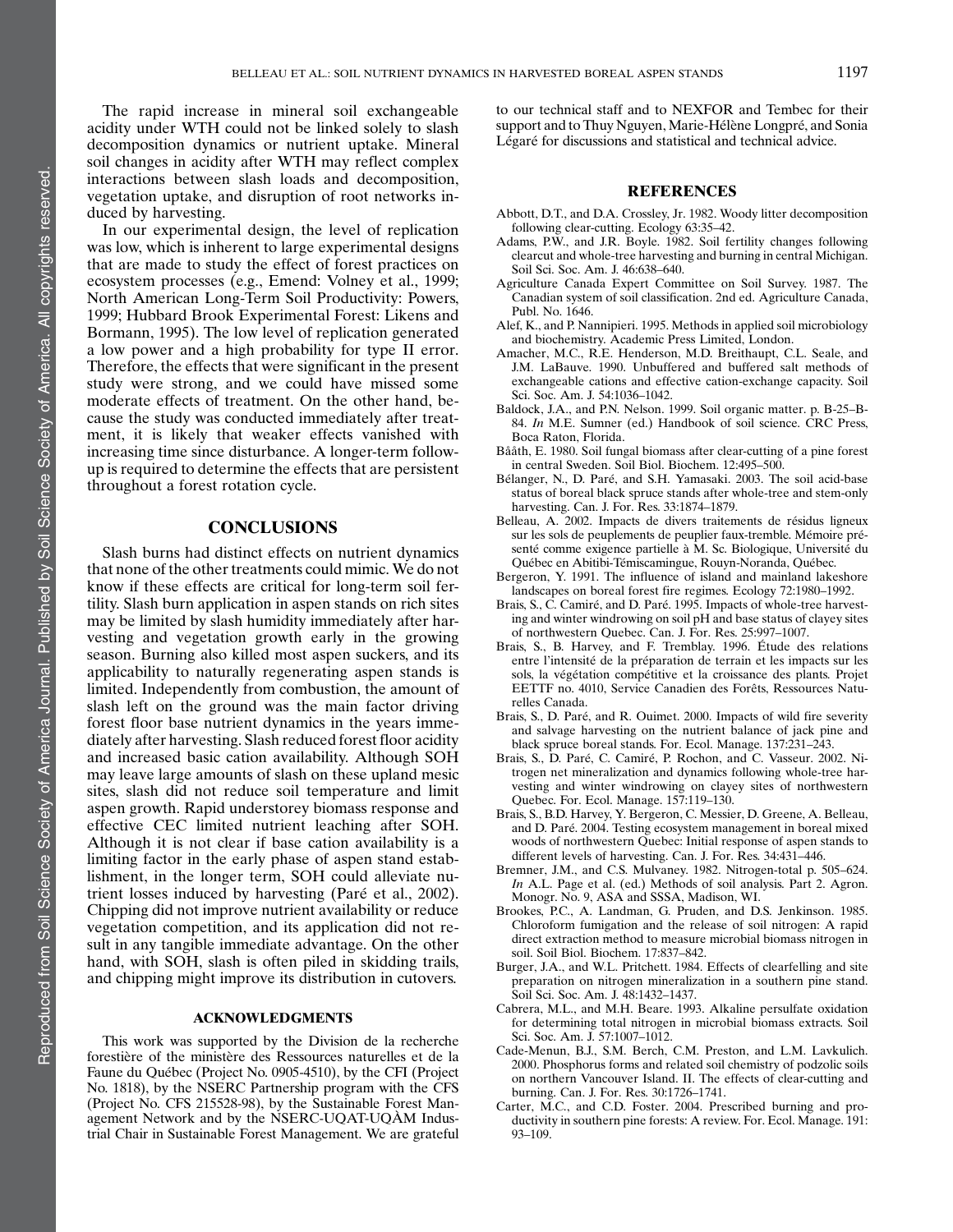- Corns, I.G.W., and D.G. Maynard. 1998. Effects of soil compaction and chipped aspen residue on aspen regeneration and soil nutrients. Can. J. Soil Sci. 78:85–92.
- Daniels, L.D., J. Dobry, K. Klinka, and M.C. Feller. 1997. Determining year of death of logs and snags of Thuja plicata in southwestern coastal British Columbia. Can. J. For. Res. 27:1132–1141.
- Dansereau, P.-R., and Y. Bergeron. 1993. Fire history in the southern boreal forest of northwestern Quebec. Can. J. For. Res. 23:25–32.
- Environment Canada. 1993. Normales climatiques au Canada, 1961– 1990. Service de l'environnement atmosphérique, Ottawa, ON.
- Fahey, T.J., P.A. Stevens, M. Hornung, and P. Rowland. 1991a. Decomposition and nutrient release from logging residue following conventional harvest of Sitka spruce in North Wales. Forestry 64: 289–301.
- Fahey, T.J., M.O. Hill, P.A. Stevens, M. Hornung, and P. Rowland. 1991b. Nutrient accumulation in vegetation following conventional and whole-tree harvest of Sitka spruce plantations in North Wales. Forestry 64:271–288.
- Giardina, C.P., and C.C. Rhoades. 2001. Clear cutting and burning affect nitrogen supply, phosphorus fractions and seedling growth in soils from a Wyoming lodgepole pine forest. For. Ecol. Manage. 140:19–28.
- Harmon, M.E., J.F. Franklin, F.J. Swanson, P. Sollins, S.V. Gregory, J.D. Lattin, N.H. Anderson, S.P. Cline, N.G. Aumen, J.R. Sedell, G.W. Lienkaaemper, K. Cromack, and K.W. Cummins. 1986. Ecology of coarse woody debris in temperate ecosystems. Adv. Ecol. Res. 15: 133–302.
- Harvey, A.E., M.F. Jurgensen, and M.J. Larsen. 1980. Clearcut harvesting and ectomycorrhizae: Survival of activity on residual roots and influence on a bordering forest stand in western Montana. Can. J. For. Res. 10:300–303.
- Hassett, J.E., and D.R. Zak. 2005. Aspen harvest intensity deceases microbial biomass, extracellular enzyme activity, and soil nitrogen cycling. Soil Sci. Soc. Am. J. 69:227–235.
- Hendershot, W.H., H. Lalande, and M. Duquette. 1993. Soil reaction and exchangeable acidity. p. 141-145.  $\overline{In}$  M.R. Carter (ed.) Soil sampling and methods of analysis. Canadian Society of Soil Science, Lewis Publishers, London.
- Hendrickson, O.Q., L. Chatarpaul, and D. Burgess. 1989. Nutrient cycling following whole-tree and conventional harvest in northern mixed forest. Can. J. For. Res. 19:725–735.
- Hornbeck, J.W., and W. Kropelin. 1982. Nutrient removal and leaching from a whole-tree harvest of northern hardwoods. J. Environ. Qual. 11:309–316.
- Huang, W.Z., and J.J. Schoenau. 1996. Distribution of water-soluble organic carbon in an aspen forest soil. Can. J. For. Res. 26:1266–1272.
- Joergensen, R.G., and T. Mueller. 1996. The fumigation-extraction method to estimate soil microbial biomass: Calibration of the  $k_{\text{EN}}$ – value. Soil Biol. Biochem. 28:33–37.
- Kalra, Y.P., and D.G. Maynard. 1991. Methods manual for forest soil and plant analysis. Forestry Canada, Northern Forestry Centre. Inf. Rep. NOR-X-319.
- Keenan, R.J., and J.P. Kimmins. 1993. The ecological effects of clearcutting. Environ. Rev. 1:121–144.
- Likens, G.E., and F.H. Bormann. 1995. Biogeochemistry of a forested watershed. Springer, New York.
- MacLean, D.A., S.J. Woodley, M.G. Weber, and R.W. Wein. 1983. Fire and nutrient cycling. p. 111–132. In R.W. Wein and D.A. MacLean (ed.) The role of fire in northern circumpolar ecosystems. John Wiley & Sons Ltd, New York.
- Mann, L.K., D.W. Johnson, D.C. West, D.W. Cole, J.W. Hornbeck, C.W. Martin, H. Riekerk, C.T. Smith, W.T. Swank, L.M. Tritton, and D.H. Van Lear. 1988. Effects of whole-tree and stem-only clearcutting on postharvest hydrologic losses, nutrient capital, and regrowth. For. Sci. 34:412–428.
- Marumoto, T., J.P.E. Anderson, and K.H. Domsch. 1982. Decomposition of <sup>14</sup>C- and <sup>15</sup>N-labelled microbial cells in soil. Soil Biol. Biochem. 14:461–467.
- McKeague, J.A. 1976. Manual of soil sampling and methods of analysis. Canadian Society of Soil Science, Ottawa, ON.
- McRae, D.J., M.E. Alexander, and B.J. Stocks. 1979. Measurement and description of fuels and fire behavior on prescribed burns: A handbook. Great Lakes Forest Research Centre, Canadian Forestry Service. Inf. Rep. O-X-287.
- Miller, W.E. 1983. Decomposition rates of aspen bole and branch litter. For. Sci. 29:351–356.
- Niemelä, J. 1999. Management in relation to disturbance in the boreal forest. For. Ecol. Manage. 115:127–134.
- O'Connell, A.M., T.S. Grove, D.S. Mendham, and S.J. Rance. 2004. Impact of harvest residue management on soil nitrogen dynamics in Eucalyptus globulus plantations in south western Australia. Soil Biol. Biochem. 36:39–48.
- Paré, D., P. Rochon, and S. Brais. 2002. Assessing the geochemical balance of managed boreal forests. Ecol. Indic. 1:293–311.
- Parkinson, J.A., and S.E. Allen. 1975. A wet oxidation procedure suitable for the determination of nitrogen and mineral nutrients in biological material. Commun. Soil Sci. Plant Anal. 6:1–11.
- Payette, S. 1992. Fire as a controlling process in the North American boreal forest. p. 144–169. In H.H. Shugart et al. (ed.) A systems analysis of the global boreal forest. Cambridge Univ. Press, Cambridge, UK.
- Pennock, D.J., and C. van Kessel. 1997. Clear-cut forest harvest impacts on soil quality indicators in the mixedwood forest of Saskatchewan, Canada. Geoderma 75:13–32.
- Peterson, E.B., and N.M. Peterson. 1992. Ecology, management, and use of aspen and balsam poplar in the Prairie Provinces, Canada. Special Report 1. Forestry Canada, Northwest Region, Northern Forestry Centre, Edmonton, Alberta.
- Pietikäinen, J., and H. Fritze. 1993. Microbial biomass and activity in the humus layer following burning: Short-term effects of two different fires. Can. J. For. Res. 23:1275–1285.
- Powers, R.F. 1999. If you build it, will they come? Survival skills for silvicultural studies. For. Chron. 75:367–373.
- Prescott, C.E. 1997. Effects of clearcutting and alternative silvicultural systems on rates of decomposition and nitrogen mineralization in a coastal montane coniferous forest. For. Ecol. Manage. 95:253–260.
- Pritchett, W.L., and R.F. Fisher. 1987. Properties and management of forest soils. 2nd ed. J. Wiley and Son, New York.
- Raison, R.J., M.J. Connell, and P.K. Khanna. 1987. Methodology for studying fluxes of soil mineral-N in situ. Soil Biol. Biochem. 19: 521–530.
- Romanyà, J., P.K. Khanna, and R.J. Raison. 1994. Effects of slash burning on soil phosphorus fractions and sorption and desorption of phosphorus. For. Ecol. Manage. 65:89–103.
- SAS Institute Inc. 1988. SAS/STAT user's guide, Release 6.03 ed. Cary, NC.
- Scherer, G., D. Zabowski, B. Java, and R. Everett. 2000. Timber harvesting residue treatment. Part II. Understory vegetation response. For. Ecol. Manage. 126:35–50.
- Silkworth, D.R., and D.F. Grigal. 1982. Determining and evaluating nutrient losses following whole-tree harvesting of aspen. Soil Sci. Soc. Am. J. 46:626–631.
- Simard, D.G., J.W. Fyles, D. Paré, and T. Nguyen. 2001. Impacts of clearcut harvesting and wildfire on soil nutrient status in the Quebec boreal forest. Can. J. Soil Sci. 81:229–237.
- Skoog, D.A., and D.M. West. 1965. Analytical chemistry: An introduction. Holt, Rinehart and Winston, Austin, TX.
- Sparling, G.P., C.W. Feltham, J. Reynolds, A.W. West, and P. Singleton. 1990. Estimation of soil microbial C by a fumigation-extraction method: Use on soils of high organic matter content, and a reassessment of the  $k_{ec\text{-}factor}$ . Soil Biol. Biochem. 22:301-307.
- Steel, R.G.D., and J.H. Torrie. 1980. Principles and procedures of statistics. 2nd ed. McGraw-Hill, New York.
- Stevens, P.A., D.A. Norris, T.G. Williams, S. Hughes, D.W.H. Durrant, M.A. Anderson, N.S. Weatherley, M. Hornung, and C. Woods. 1995. Nutrient losses after clearfelling in Beddgelert Forest: A comparison of the effects of conventional and whole-tree harvest on soil water chemistry. Forestry 68:115–131.
- Titus, B.D., B.A. Roberts, and K.W. Deering. 1997. Soil solution concentrations on three white birch sites in Central Newfoundland following different harvesting intensities. Biomass Bioenergy 13: 313–330.
- Trofymow, J.A. 1998. The Canadian intersite decomposition experiment (CIDET): Project and site establishment report. Pacific Forestry Centre, Victoria, British Columbia. Inf. Rep. BC-X-378.
- Vincent, J.-S., and L. Hardy. 1977. L'évolution et l'extension des lacs glaciaires Barlow et Ojibway en territoire québécois. Géogr. Phys. Quat. 31:357–372.